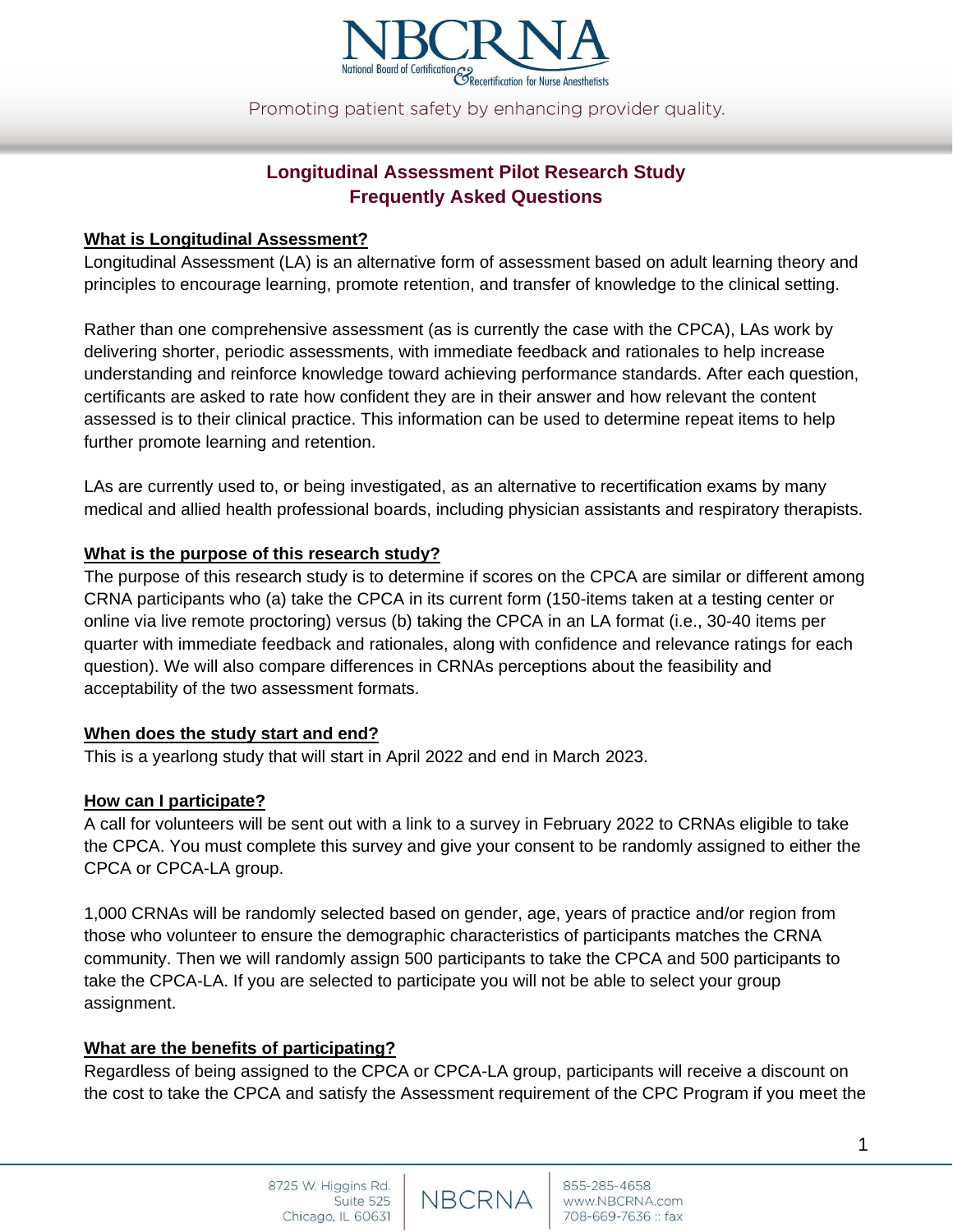performance standard. Results from this study will help to inform the NBCRNA Board of Directors decision on whether to redesign the CPCA into an LA format.

Those selected to participate will receive a discount on the cost of the CPCA, which will be \$150 instead of the original cost of \$295. Participants in both groups will be required to register and pay the assessment fee.

## **If selected and assigned to a group, do I have to take both the CPCA and CPCA-LA?**

*Regardless of your assigned group, you will not have to take both assessments*; therefore, you do not need to take the CPCA if you were assigned to take the CPCA-LA. Conversely, you do not need to take the CPCA-LA if you were assigned to take the CPCA. *However, if you are not selected for the research study, you will still have to take the CPCA in its current form during your second-year cycle to meet your CPC program requirements.*

## **What if I plan to take the CPCA during the February testing window?**

If you have already taken the CPCA in the past or were a previous research participant in the NBCRNA Beta Research Study in 2018 on the CPCA or the Review and Record Pilot in 2020 on the CPCA, you are not eligible to participate in the study.

If you plan to take the CPCA during the February testing window you will not be eligible to participate in this study.

### **Who will be selected and what is involved in the study?**

All eligible CRNAs will be emailed personal invitations to complete a baseline survey to determine eligibility and obtain informed consent. 1,000 CRNAs will be randomly selected from those who volunteer. Participants selected in the study will be randomly assigned to the CPCA or CPCA-LA group and be notified with further instructions. Study participants will need to take the CPCA or CPCA-LA before the study ends. Participants will also be required to complete surveys to share their experience and provide feedback on the assessment formats. You may also be asked to participate in a focus group.

### **What do I have to do if selected?**

Each quarter CRNAs assigned to the CPCA-LA group will log into a secure website to answer the 30- 40 items for four consecutive quarters. The CPCA-LA is not a proctored assessment, CRNAs may answer the questions all at once or at their own pace and can be taken anywhere that has a stable internet connection. For each item, participants will need to rate their confidence of the answer choice selected and relevance of the item, and will then receive immediate feedback about the incorrect answer with rationales. After completing the quarterly items CRNA participants will complete a short survey to gauge their perceptions about the LA format.

CRNAs assigned to the CPCA group will sign up to take the CPCA through the NBCRNA portal and may take it either in a test center or remotely during one of the upcoming testing windows during the study duration. At the end of the assessment, CRNA participants will complete a survey to gauge their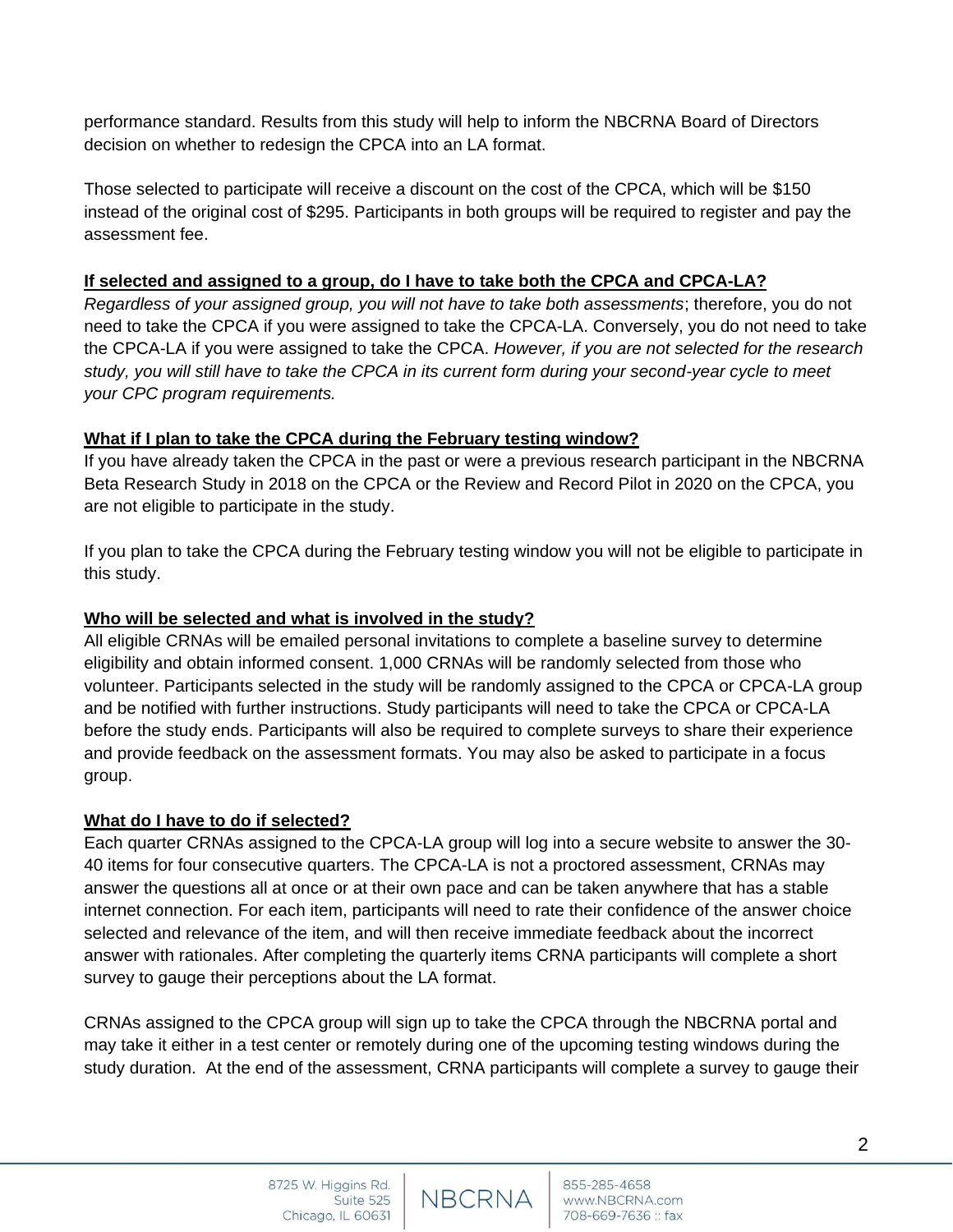perceptions about the CPCA. Once data collection is complete, we'll analyze the data to determine the viability, feasibility, and acceptability of the LA format.

### **Why do you have to randomly assign participants?**

Random assignment helps ensure results of the study are valid and free of bias.

## **What are the potential risks?**

Potential risks of participating in this study is possible, including test anxiety while taking the assessments; however, this is minimized since **t***he CPCA, and the CPCA-LA, is not a pass or fail assessment* and does not affect your credential as long as you successfully complete any additional continuing education requirements if the performance standard is not met.

## **What happens if I do not meet the performance standard on the CPCA or CPCA-LA?**

You will be required to complete at least one Class A credit of your choice in each of the core domains that you are below the performance standard. These credits must be completed before the end of your CPCA cycle.

## **Do I have to participate?**

*Participating in this research study is voluntary*. Your decision whether to participate in this study will not affect your credential or relationship with the NBCRNA. However, all CRNAs will still be required to complete the CPCA in its current form before the end of your CPC cycle, if not selected to participate in the study.

### **What about privacy and confidentiality?**

Your privacy and confidentially are very important to us. Therefore, your personal data will remain confidential and be de-identified in the dataset used for analysis. If you are selected, we will not share your participation in the study with your colleagues or employers, unless you choose to disclose this information. The only people who will have secure access to the data will be the LA platform vendor and the NBCRNA research team who is responsible for collecting and aggregating the data. All data will be transmitted securely and encrypted.

When the results of the study are discussed or published, only aggregated data will be presented, and no personal information will be shown that would reveal your identity. Only emerging themes from the open-ended questions or focus groups will be reported in our overall findings and any direct quotes taken will be referenced anonymously. We will make the results available on our website at the conclusion of the study.

## **Was this research approved by an Institutional Review Board (IRB)?**

This pilot study was approved by the WCG Institutional Review Board as exempt research.

## **Has NBCRNA conducted any research or evaluation of LA?**

Yes, the NCBRNA Board of Directors charged the Evaluation and Research Advisory Committee: Longitudinal Assessment Subcommittee to explore the feasibility and appropriateness of LAs for its credentialing programs.